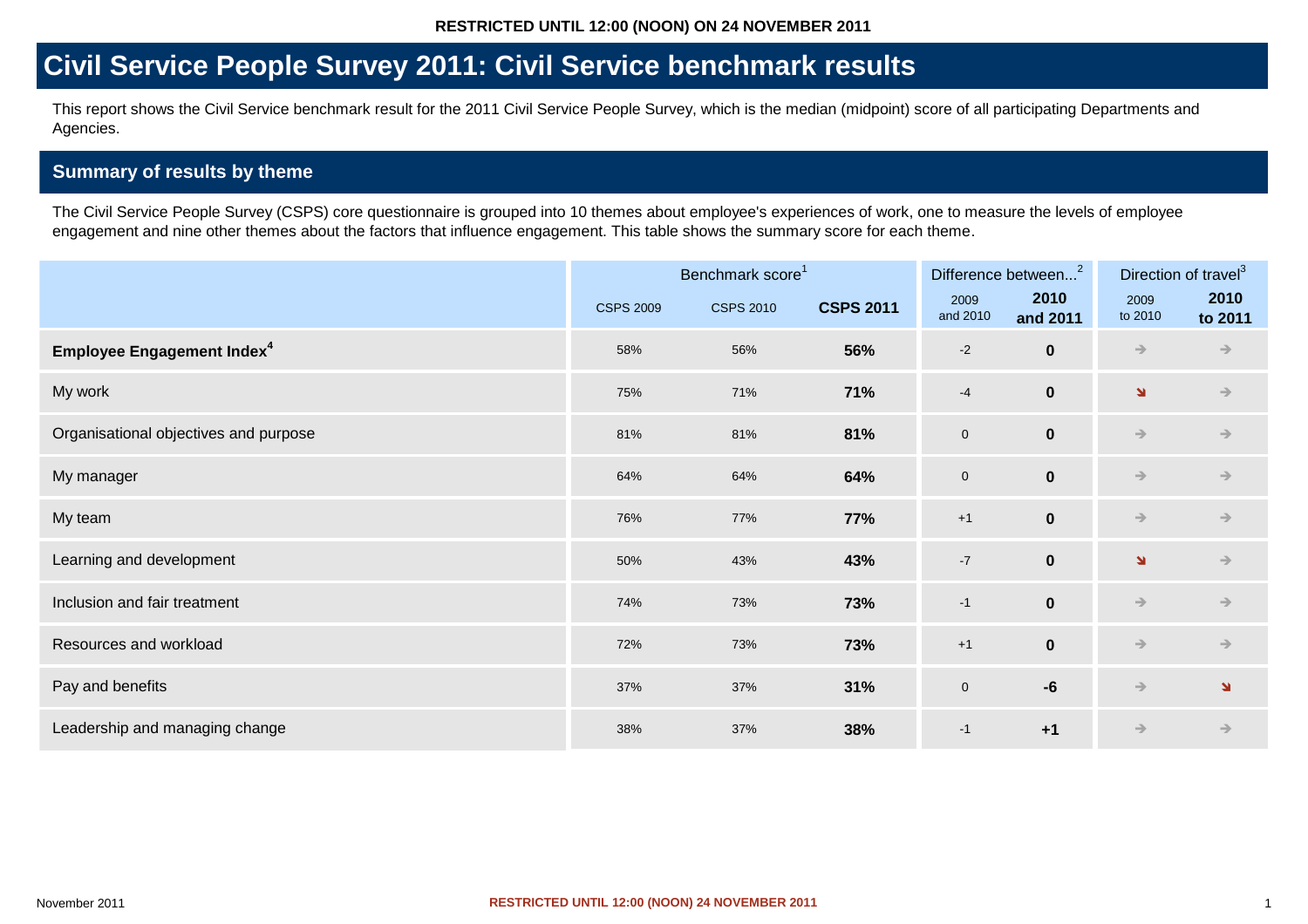#### **Summary of results by question**

The following pages show the benchmark for each of the individual questions5 that make up the 10 themes, and the result of the five other corporate topics that are asked in the core CSPS questionnaire (taking action, data security, future intentions, the Civil Service Code, and Discrimination, Harassment and Bullying).

|                                                                                   |                  | Benchmark score <sup>5</sup> |                  |                  | Difference between | Direction of travel |                     |
|-----------------------------------------------------------------------------------|------------------|------------------------------|------------------|------------------|--------------------|---------------------|---------------------|
| My work                                                                           | <b>CSPS 2009</b> | <b>CSPS 2010</b>             | <b>CSPS 2011</b> | 2009<br>and 2010 | 2010<br>and 2011   | 2009<br>to 2010     | 2010<br>to 2011     |
| B01. I am interested in my work                                                   | 90%              | 89%                          | 89%              | $-1$             | $\mathbf 0$        | $\rightarrow$       | $\rightarrow$       |
| B02. I am sufficiently challenged by my work                                      | 76%              | 73%                          | 75%              | $-3$             | $+2$               | ¥.                  | $\rightarrow$       |
| B03. My work gives me a sense of personal accomplishment                          | 74%              | 72%                          | 72%              | $-2$             | $\bf{0}$           | $\rightarrow$       | →                   |
| B04. I feel involved in the decisions that affect my work                         | 56%              | 49%                          | 49%              | $-7$             | $\bf{0}$           | ¥.                  | $\rightarrow$       |
| B05. I have a choice in deciding how I do my work                                 | 72%              | 70%                          | 71%              | $-2$             | $+1$               | $\rightarrow$       | $\rightarrow$       |
|                                                                                   |                  | Benchmark score              |                  |                  | Difference between |                     | Direction of travel |
| Organisational objectives and purpose                                             | <b>CSPS 2009</b> | <b>CSPS 2010</b>             | <b>CSPS 2011</b> | 2009<br>and 2010 | 2010<br>and 2011   | 2009<br>to 2010     | 2010<br>to 2011     |
| B06. I have a clear understanding of [my organisation's] purpose <sup>6</sup>     | 84%              | 84%                          | 84%              | $\boldsymbol{0}$ | $\mathbf 0$        | $\rightarrow$       | $\rightarrow$       |
| B07. I have a clear understanding of [my organisation's] objectives               | 78%              | 78%                          | 79%              | $\mathbf 0$      | $+1$               | $\rightarrow$       | $\rightarrow$       |
| I understand how my work contributes to [my organisation's]<br>B08.<br>objectives | 82%              | 80%                          | 81%              | $-2$             | $+1$               | $\rightarrow$       | $\rightarrow$       |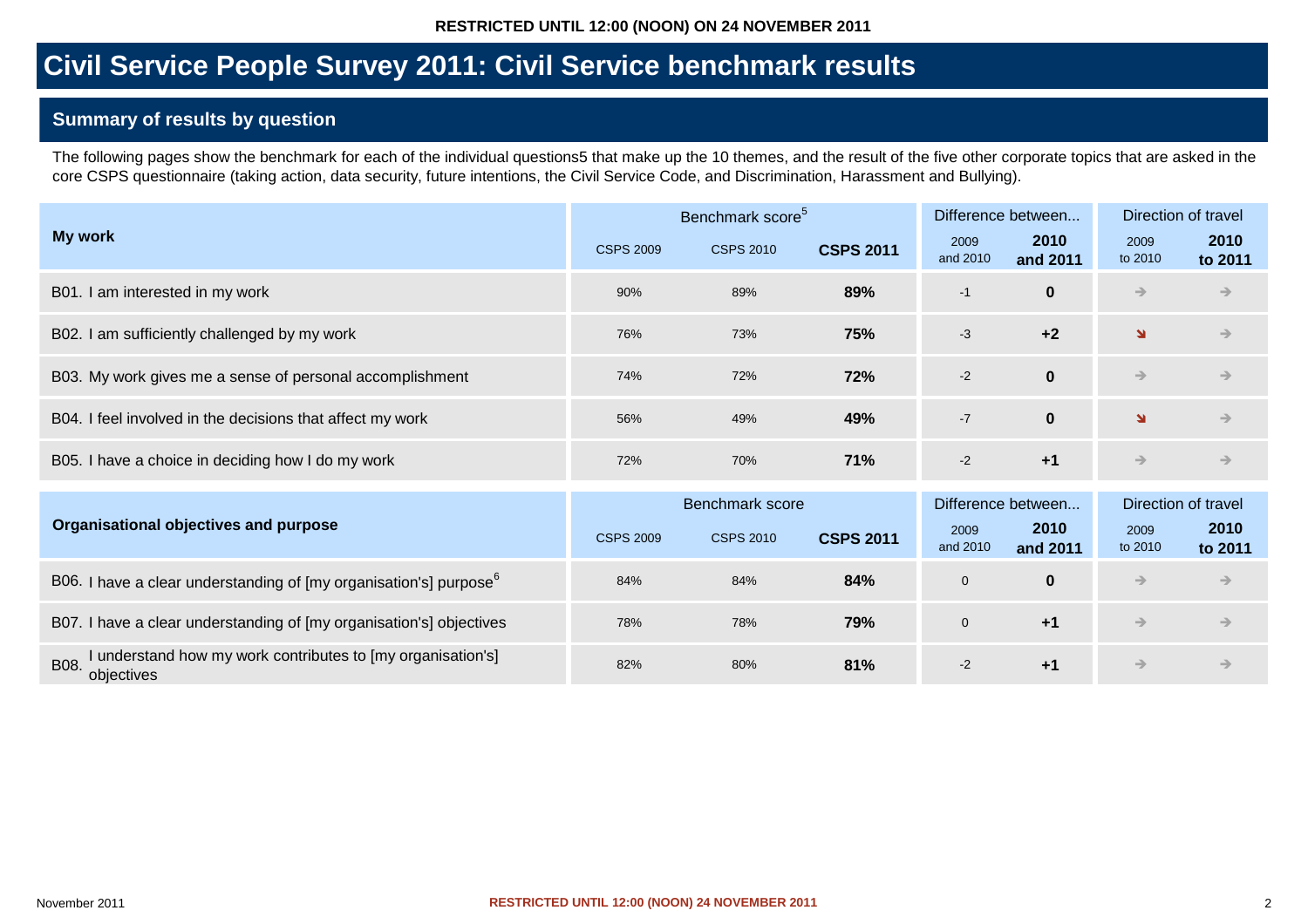|                                                                                                     |                  | Benchmark score  |                  |                  | Difference between | Direction of travel |                     |
|-----------------------------------------------------------------------------------------------------|------------------|------------------|------------------|------------------|--------------------|---------------------|---------------------|
| My manager                                                                                          | <b>CSPS 2009</b> | <b>CSPS 2010</b> | <b>CSPS 2011</b> | 2009<br>and 2010 | 2010<br>and 2011   | 2009<br>to 2010     | 2010<br>to 2011     |
| B09. My manager motivates me to be more effective in my job                                         | 61%              | 62%              | 63%              | $+1$             | $+1$               | $\rightarrow$       | →                   |
| B10. My manager is considerate of my life outside work                                              | 77%              | 78%              | 79%              | $+1$             | $+1$               | $\rightarrow$       | $\rightarrow$       |
| B11. My manager is open to my ideas                                                                 | 78%              | 77%              | 79%              | $-1$             | $+2$               | $\rightarrow$       | →                   |
| My manager helps me to understand how I contribute to [my<br>B12.<br>organisation's] objectives     | 59%              | 58%              | 58%              | $-1$             | $\bf{0}$           | $\rightarrow$       | $\rightarrow$       |
| B13. Overall, I have confidence in the decisions made by my manager                                 | 70%              | 69%              | 71%              | $-1$             | $+2$               | $\rightarrow$       | $\rightarrow$       |
| B14. My manager recognises when I have done my job well                                             | 76%              | 77%              | 76%              | $+1$             | $-1$               | $\rightarrow$       | $\rightarrow$       |
| B15. I receive regular feedback on my performance                                                   | 60%              | 60%              | 60%              | $\mathbf 0$      | $\bf{0}$           | $\rightarrow$       | $\rightarrow$       |
| B16. The feedback I receive helps me to improve my performance                                      | 57%              | 57%              | 58%              | $\mathbf 0$      | $+1$               | $\rightarrow$       | $\rightarrow$       |
| B17. I think that my performance is evaluated fairly                                                | 63%              | 62%              | 62%              | $-1$             | $\bf{0}$           | $\rightarrow$       | $\rightarrow$       |
| B18. Poor performance is dealt with effectively in my team                                          | 38%              | 37%              | 37%              | $-1$             | $\bf{0}$           | $\rightarrow$       | $\rightarrow$       |
|                                                                                                     |                  | Benchmark score  |                  |                  | Difference between |                     | Direction of travel |
| My team                                                                                             | <b>CSPS 2009</b> | <b>CSPS 2010</b> | <b>CSPS 2011</b> | 2009<br>and 2010 | 2010<br>and 2011   | 2009<br>to 2010     | 2010<br>to 2011     |
| The people in my team can be relied upon to help when things get<br>B19.<br>difficult in my job     | 83%              | 83%              | 82%              | $\mathbf 0$      | -1                 | $\rightarrow$       | $\rightarrow$       |
| The people in my team work together to find ways to improve the<br>B20.<br>service we provide       | 79%              | 78%              | 78%              | $-1$             | $\bf{0}$           | $\rightarrow$       | $\rightarrow$       |
| The people in my team are encouraged to come up with new and<br>B21.<br>better ways of doing things | 68%              | 70%              | 69%              | $+2$             | -1                 | $\rightarrow$       |                     |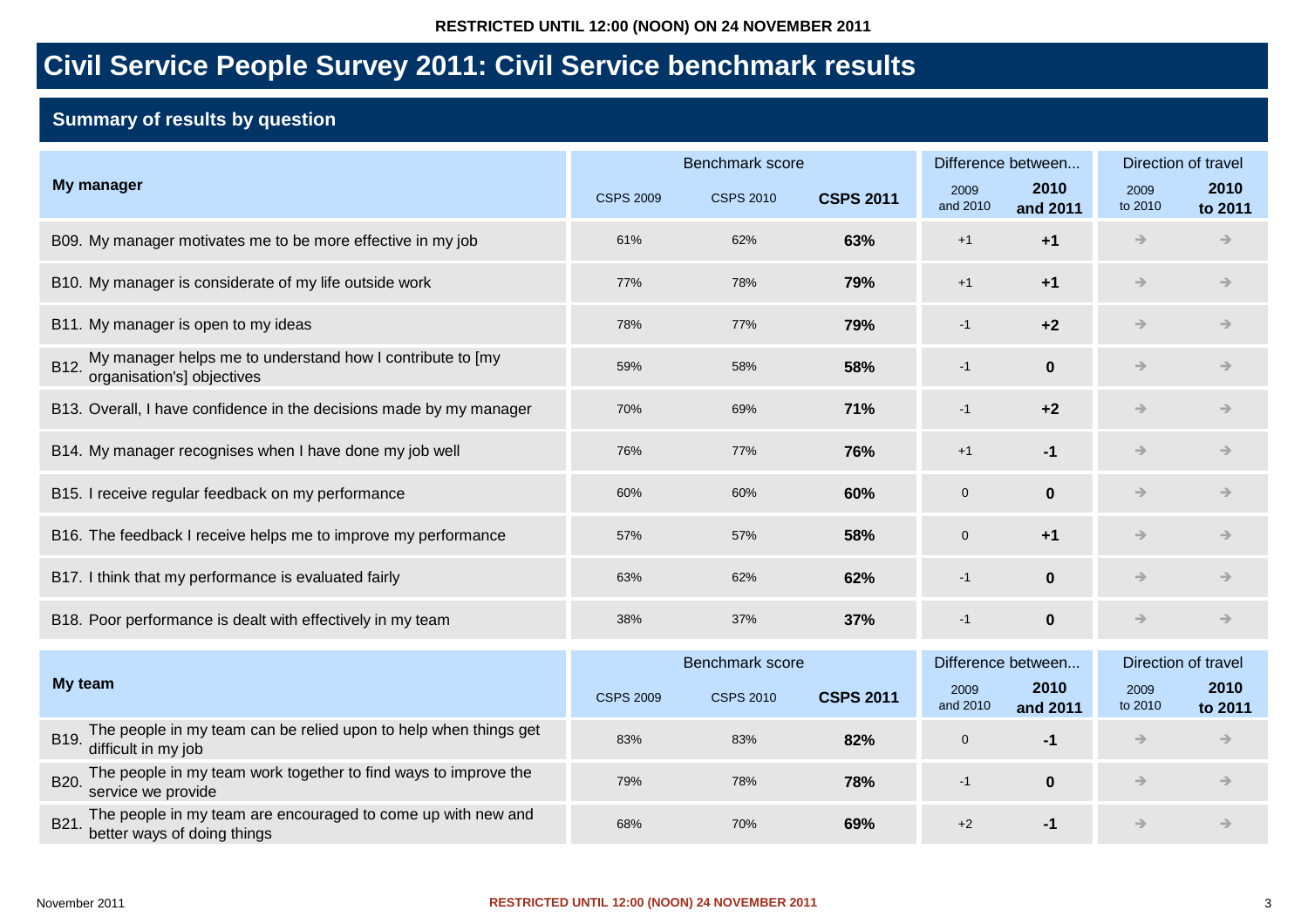|                                                                                                                                         | Benchmark score  |                  | Difference between | Direction of travel |                    |                         |                         |
|-----------------------------------------------------------------------------------------------------------------------------------------|------------------|------------------|--------------------|---------------------|--------------------|-------------------------|-------------------------|
| <b>Learning and development</b>                                                                                                         | <b>CSPS 2009</b> | <b>CSPS 2010</b> | <b>CSPS 2011</b>   | 2009<br>and 2010    | 2010<br>and 2011   | 2009<br>to 2010         | 2010<br>to 2011         |
| I am able to access the right learning and development opportunities<br><b>B22</b><br>when I need to                                    | 63%              | 55%              | 54%                | $-8$                | $-1$               | $\overline{\mathbf{v}}$ | $\rightarrow$           |
| Learning and development activities I have completed in the past 12 months have helped to improve my performance<br>B23.                | 51%              | 48%              | 45%                | $-3$                | $-3$               | N                       | N                       |
| There are opportunities for me to develop my career in [my<br>B24.<br>organisation]                                                     | 39%              | 28%              | 31%                | $-11$               | $+3$               | N                       | $\overline{\mathbf{z}}$ |
| Learning and development activities I have completed while working<br>for [my organisation] are helping me to develop my career<br>B25. | 44%              | 41%              | 40%                | $-3$                | -1                 | N                       | →                       |
|                                                                                                                                         |                  |                  |                    |                     |                    |                         |                         |
|                                                                                                                                         |                  | Benchmark score  |                    |                     | Difference between |                         | Direction of travel     |
| <b>Inclusion and fair treatment</b>                                                                                                     | <b>CSPS 2009</b> | <b>CSPS 2010</b> | <b>CSPS 2011</b>   | 2009<br>and 2010    | 2010<br>and 2011   | 2009<br>to 2010         | 2010<br>to 2011         |
| B26. I am treated fairly at work                                                                                                        | 79%              | 78%              | 78%                | $-1$                | $\bf{0}$           | $\rightarrow$           | $\rightarrow$           |
| B27. I am treated with respect by the people I work with                                                                                | 85%              | 84%              | 84%                | $-1$                | $\mathbf{0}$       | $\rightarrow$           | $\rightarrow$           |
| I feel valued for the work I do<br>B <sub>28</sub> .                                                                                    | 62%              | 60%              | 59%                | $-2$                | $-1$               | $\rightarrow$           |                         |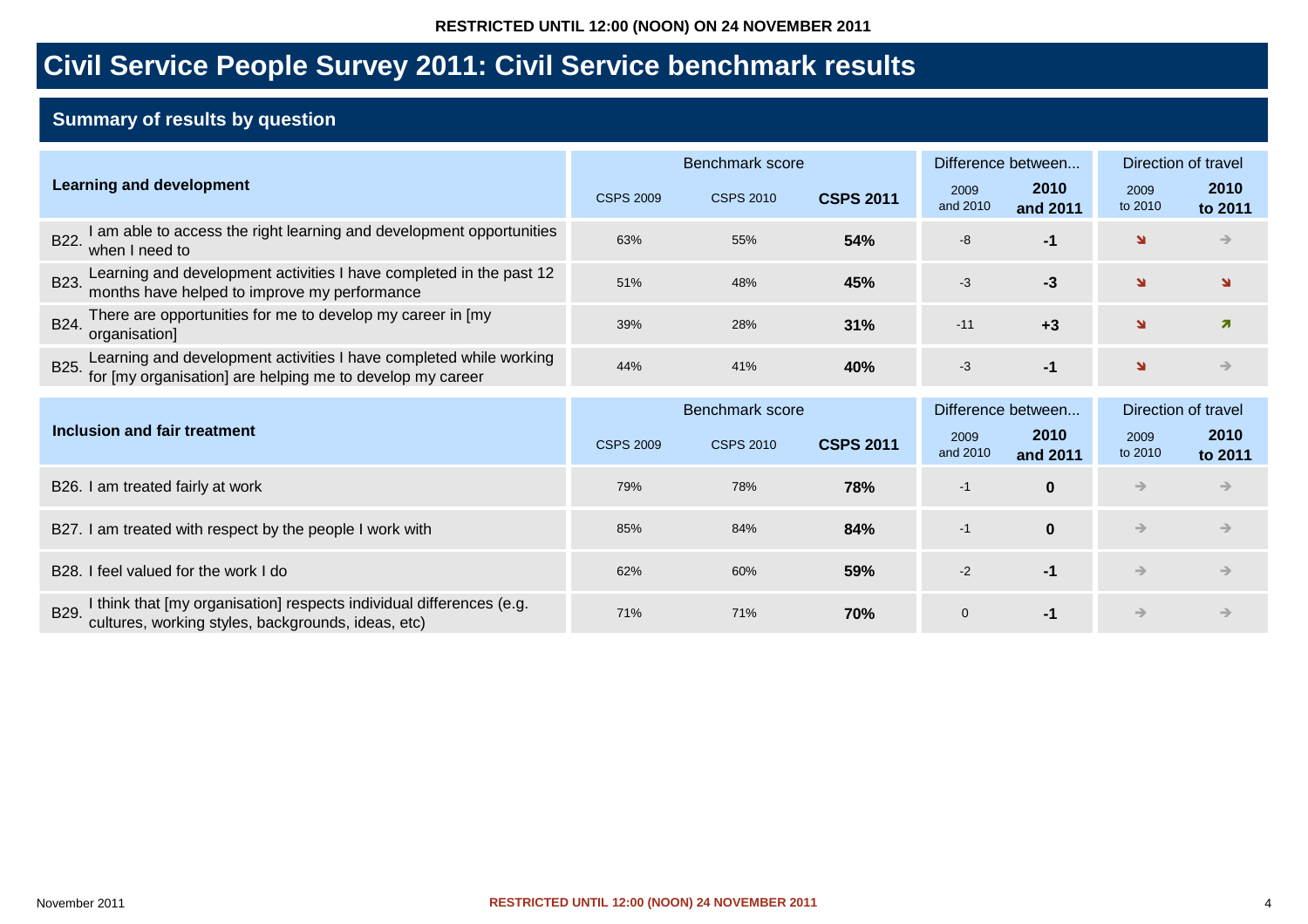|                                                                                                      | Benchmark score  |                  | Difference between | Direction of travel |                    |                         |                 |
|------------------------------------------------------------------------------------------------------|------------------|------------------|--------------------|---------------------|--------------------|-------------------------|-----------------|
| <b>Resources and workload</b>                                                                        | <b>CSPS 2009</b> | <b>CSPS 2010</b> | <b>CSPS 2011</b>   | 2009<br>and 2010    | 2010<br>and 2011   | 2009<br>to 2010         | 2010<br>to 2011 |
| B30. In my job, I am clear what is expected of me                                                    | 81%              | 82%              | 82%                | $+1$                | $\mathbf 0$        | $\rightarrow$           | →               |
| B31. I get the information I need to do my job well                                                  | 63%              | 67%              | 67%                |                     | $\mathbf 0$        | $\overline{\mathbf{z}}$ | →               |
| B32. I have clear work objectives                                                                    | 72%              | 74%<br>74%       |                    | $+2$                | $\bf{0}$           | $\rightarrow$           | →               |
| B33. I have the skills I need to do my job effectively                                               | 87%              | 88%              | 88%                | $+1$                | $\mathbf 0$        | $\rightarrow$           | $\rightarrow$   |
| B34. I have the tools I need to do my job effectively                                                | 72%              | 72%              | 70%                | $\mathbf 0$         | $-2$               | $\rightarrow$           | →               |
| B35. I have an acceptable workload                                                                   | 60%              | 62%              | 61%                | $+2$                | $-1$               | →                       | $\rightarrow$   |
| I achieve a good balance between my work life and my private life<br>B36.                            | 68%              | 70%              | 67%                | $+2$                | $-3$               | $\rightarrow$           | →               |
|                                                                                                      |                  | Benchmark score  |                    |                     | Difference between | Direction of travel     |                 |
| Pay and benefits                                                                                     | <b>CSPS 2009</b> | <b>CSPS 2010</b> | <b>CSPS 2011</b>   | 2009<br>and 2010    | 2010<br>and 2011   | 2009<br>to 2010         | 2010<br>to 2011 |
| B37. I feel that my pay adequately reflects my performance                                           | 36%              | 38%              | 32%                | $+2$                | -6                 | $\rightarrow$           | ¥.              |
| B38. I am satisfied with the total benefits package                                                  | 44%              | 39%              | 34%                | $-5$                | $-5$               | N                       | ¥.              |
| Compared to people doing a similar job in other organisations I feel<br>B39.<br>my pay is reasonable | 33%              | 31%              | 27%                | $-2$                | -4                 | $\rightarrow$           | ¥               |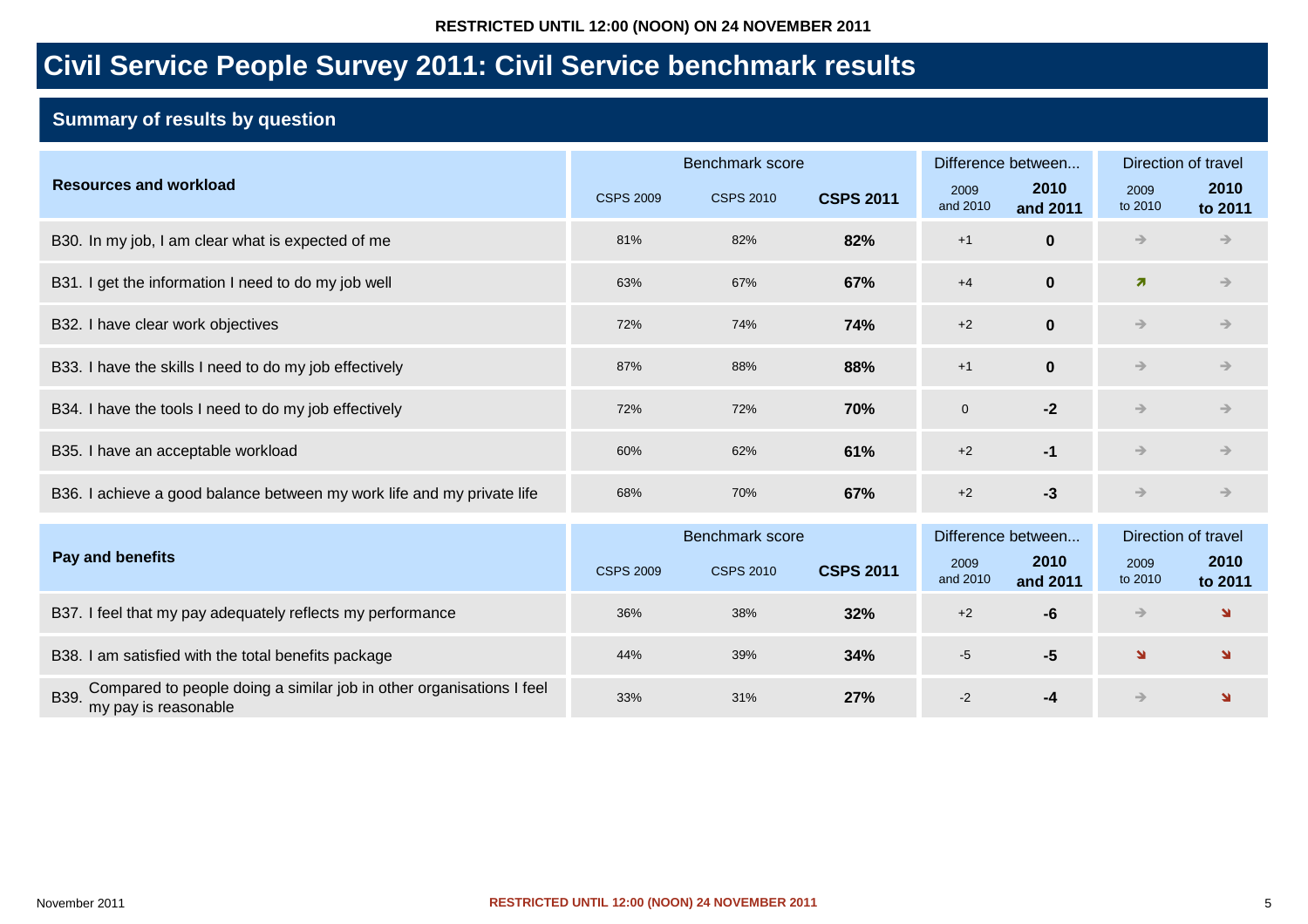|                                                                                                      | Benchmark score  |                  | Difference between | Direction of travel |                  |                 |                         |
|------------------------------------------------------------------------------------------------------|------------------|------------------|--------------------|---------------------|------------------|-----------------|-------------------------|
| Leadership and managing change                                                                       | <b>CSPS 2009</b> | <b>CSPS 2010</b> | <b>CSPS 2011</b>   | 2009<br>and 2010    | 2010<br>and 2011 | 2009<br>to 2010 | 2010<br>to 2011         |
| B40. I feel that [my organisation] as a whole is managed well                                        | 40%              | 41%              | 40%                | $+1$                | -1               | $\rightarrow$   | $\rightarrow$           |
| B41. [Senior managers] in [my organisation] are sufficiently visible                                 | 45%              | 45%              | 46%                | $\mathbf 0$         | $+1$             | $\rightarrow$   | $\rightarrow$           |
| I believe the actions of [senior managers] are consistent with [my<br>B42.<br>organisation's] values | 39%              | 39%              | 39%                | 0                   | $\bf{0}$         | $\rightarrow$   |                         |
| I believe that [the board has] a clear vision for the future of [my<br>B43.<br>organisation]         | 36%              | 35%              | 39%                | $-1$                | $+4$             | $\rightarrow$   | $\overline{\mathbf{z}}$ |
| Overall, I have confidence in the decisions made by [my organisation's senior managers]<br>B44.      | 36%              | 36%              | 36%                | $\mathbf 0$         | $\bf{0}$         | $\rightarrow$   |                         |
| B45. I feel that change is managed well in [my organisation]                                         | 27%              | 27%              | 27%                | $\mathbf 0$         | $\mathbf 0$      | $\rightarrow$   | →                       |
| When changes are made in [my organisation] they are usually for the<br>B46.<br>better                | 25%              | 23%              | 23%                | $-2$                | $\bf{0}$         | $\rightarrow$   |                         |
| B47. [My organisation] keeps me informed about matters that affect me                                | 56%              | 54%              | 55%                | $-2$                | $+1$             | $\rightarrow$   |                         |
| I have the opportunity to contribute my views before decisions are<br>B48.<br>made that affect me    | 34%              | 32%              | 36%                | $-2$                | $+4$             | $\rightarrow$   | $\overline{\mathbf{z}}$ |
| I think it is safe to challenge the way things are done in [my<br>B49.<br>organisation]              | 39%              | 39%              | 38%                | $\mathbf 0$         | -1               | $\rightarrow$   | →                       |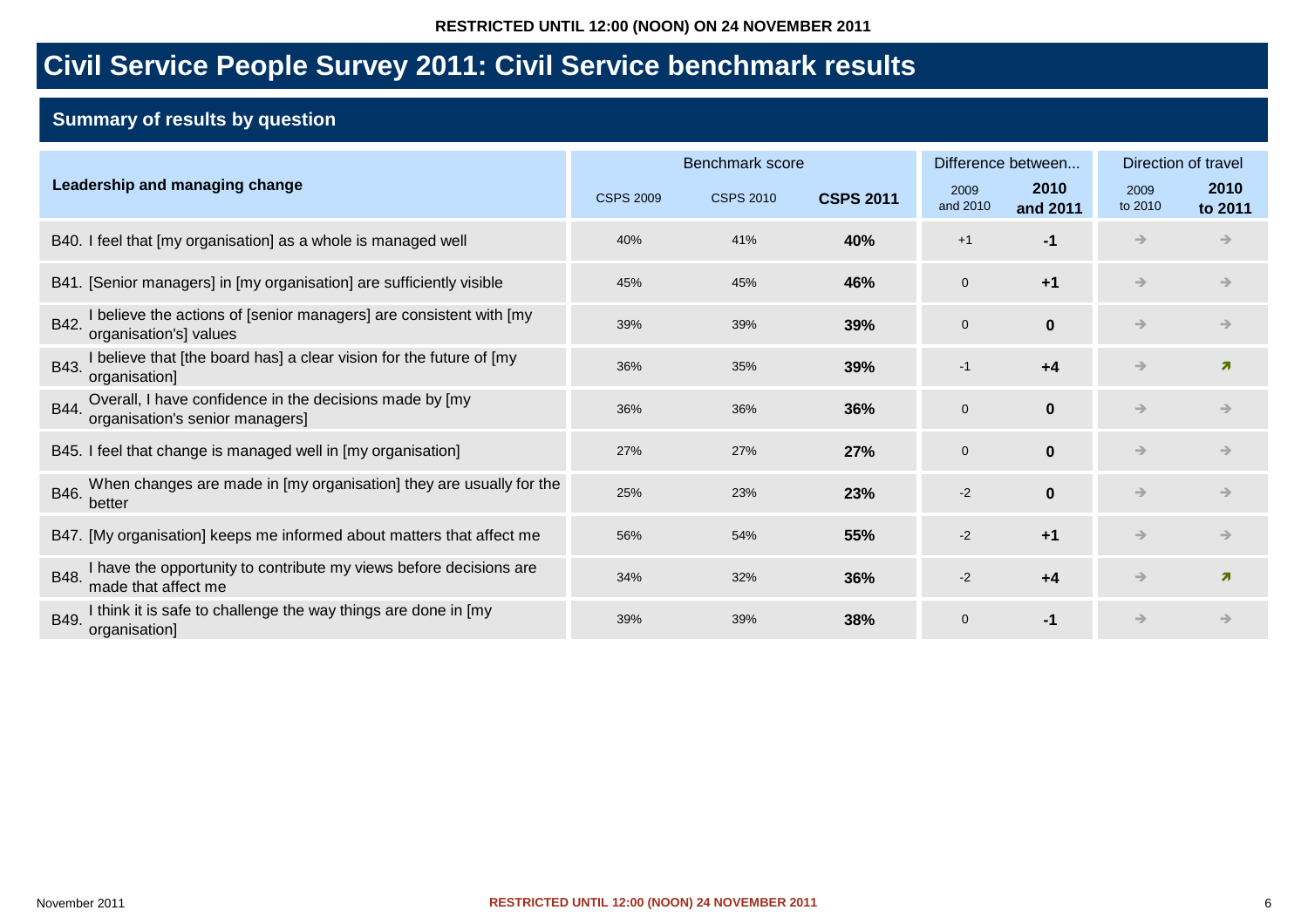|                                                                       | Benchmark score | Difference between                   |     | Direction of travel |                  |                 |                 |
|-----------------------------------------------------------------------|-----------------|--------------------------------------|-----|---------------------|------------------|-----------------|-----------------|
| <b>Employee Engagement</b>                                            | CSPS 2009       | <b>CSPS 2011</b><br><b>CSPS 2010</b> |     | 2009<br>and 2010    | 2010<br>and 2011 | 2009<br>to 2010 | 2010<br>to 2011 |
| B50. I am proud when I tell others I am part of [my organisation]     | 56%             | 55%                                  | 52% | $-1$                | $-3$             | $\rightarrow$   | N               |
| B51. I would recommend [my organisation] as a great place to work     | 48%             | 42%                                  | 43% | $-6$                | $+1$             | N               | $\rightarrow$   |
| B52. I feel a strong personal attachment to [my organisation]         | 45%             | 46%                                  | 46% | $+1$                | $\bf{0}$         | $\rightarrow$   | $\rightarrow$   |
| B53. [My organisation] inspires me to do the best in my job           | 40%             | 39%                                  | 38% | $-1$                | -1               | $\rightarrow$   | $\rightarrow$   |
| B54. [My organisation] motivates me to help it achieve its objectives | 38%             | 36%                                  | 36% | $-2$                | $\bf{0}$         | $\rightarrow$   | $\rightarrow$   |

|                                                                                                                   | Benchmark score                                   | Difference between |                  | Direction of travel |                 |                 |  |
|-------------------------------------------------------------------------------------------------------------------|---------------------------------------------------|--------------------|------------------|---------------------|-----------------|-----------------|--|
| <b>Taking action</b>                                                                                              | <b>CSPS 2011</b><br><b>CSPS 2010</b><br>CSPS 2009 |                    | 2009<br>and 2010 | 2010<br>and 2011    | 2009<br>to 2010 | 2010<br>to 2011 |  |
| I believe that [senior managers] in [my organisation] will take action<br>on the results from this survey<br>B55. | 37%                                               | 38%                | 39%              | $+1$                | +1              | $\Rightarrow$   |  |
| I believe that managers where I work will take action on the results<br>B56.<br>from this survey                  | 45%                                               | 46%                | 49%              | $+1$                | $+3$            |                 |  |
| IWhere I work, I think effective action has been taken on the results<br><b>B57</b><br>of the last survey'        | n/a                                               | n/a                | 29%              | n/a                 | n/a             |                 |  |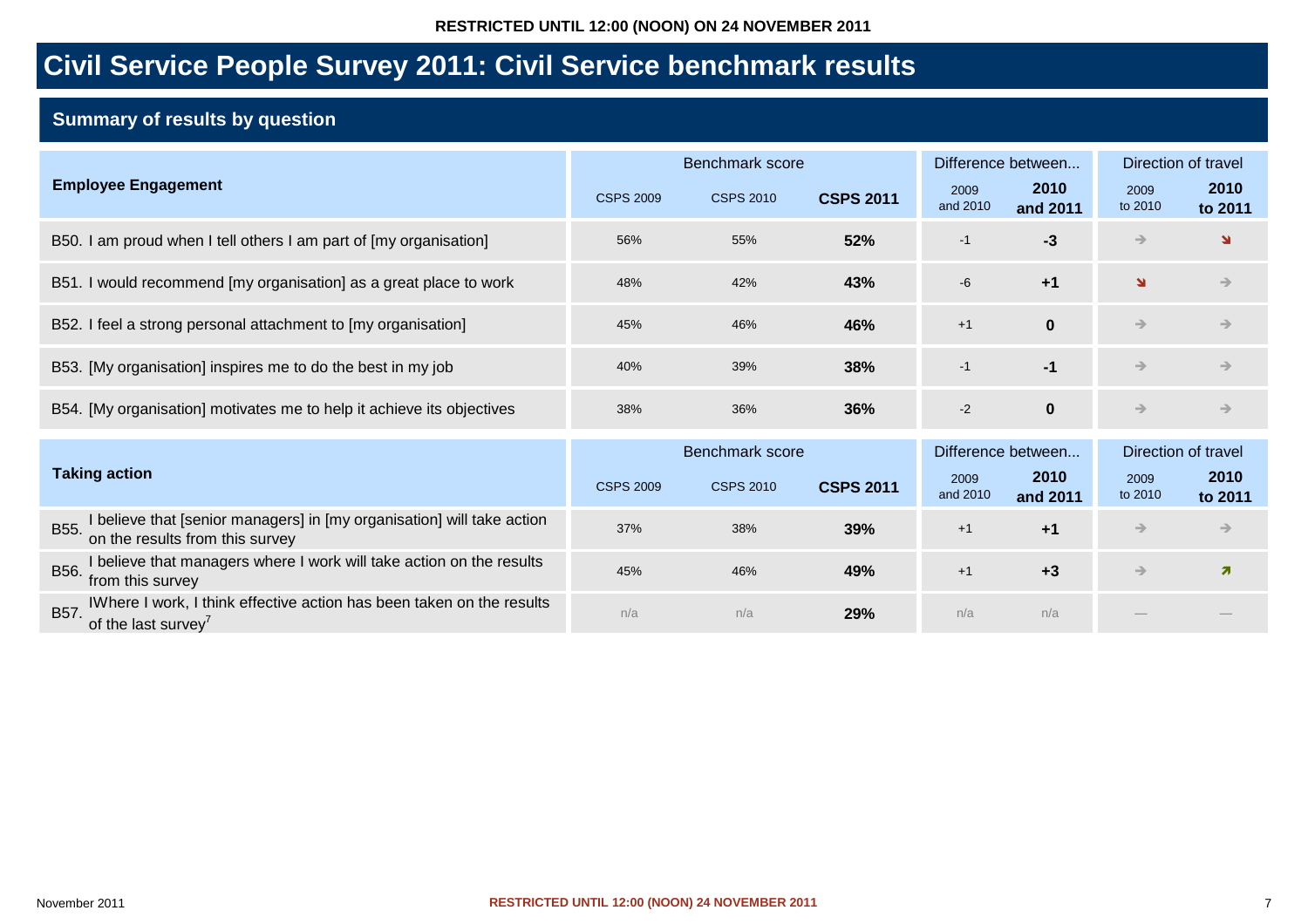|      |                                                                                                                                         | Benchmark score  |                  | Difference between | Direction of travel |                    |                         |                         |  |
|------|-----------------------------------------------------------------------------------------------------------------------------------------|------------------|------------------|--------------------|---------------------|--------------------|-------------------------|-------------------------|--|
|      | <b>Future intentions</b>                                                                                                                | <b>CSPS 2009</b> | <b>CSPS 2010</b> | <b>CSPS 2011</b>   | 2009<br>and 2010    | 2010<br>and 2011   | 2009<br>to 2010         | 2010<br>to 2011         |  |
|      | C01. Which of the following statements most reflects your current thoughts about working for [your organisation]? <sup>8</sup>          |                  |                  |                    |                     |                    |                         |                         |  |
|      | I want to leave [my organisation] as soon as possible                                                                                   | 6%               | 8%               | 7%                 | $+2$                | $-1$               | $\rightarrow$           | →                       |  |
|      | I want to leave [my organisation] within the next 12 months                                                                             | 11%              | 11%              | 11%                | $\mathbf 0$         | $\bf{0}$           | →                       | →                       |  |
|      | I want to stay working for [my organisation] for at least the next<br>year                                                              | 28%              | 26%              | 27%                | $-2$                | $+1$               | $\rightarrow$           | $\rightarrow$           |  |
|      | I want to stay working for [my organisation] for at least the next<br>three years                                                       | 55%              | 55%              | 54%                | $\mathbf 0$         | $-1$               | $\rightarrow$           | $\rightarrow$           |  |
|      |                                                                                                                                         | Benchmark score  |                  |                    |                     | Difference between | Direction of travel     |                         |  |
|      | <b>Civil Service Code</b>                                                                                                               | <b>CSPS 2009</b> | <b>CSPS 2010</b> | <b>CSPS 2011</b>   | 2009<br>and 2010    | 2010<br>and 2011   | 2009<br>to 2010         | 2010<br>to 2011         |  |
|      | D01. Are you aware of the Civil Service Code?                                                                                           | 75%              | 81%              | 86%                | $+6$                | $+5$               | $\overline{\mathbf{z}}$ | $\overline{\mathbf{z}}$ |  |
| D02. | Are you aware of how to raise a concern under the Civil Service<br>Code?                                                                | 44%              | 53%              | 59%                | $+9$                | $+6$               | $\overline{\mathbf{z}}$ | $\overline{\mathbf{z}}$ |  |
| D03. | Are you confident that if you raise a concern under the Civil Service<br>Code in [your organisation] it would be investigated properly? | 58%              | 62%              | 64%                | $+4$                | $+2$               | $\overline{\mathbf{z}}$ | →                       |  |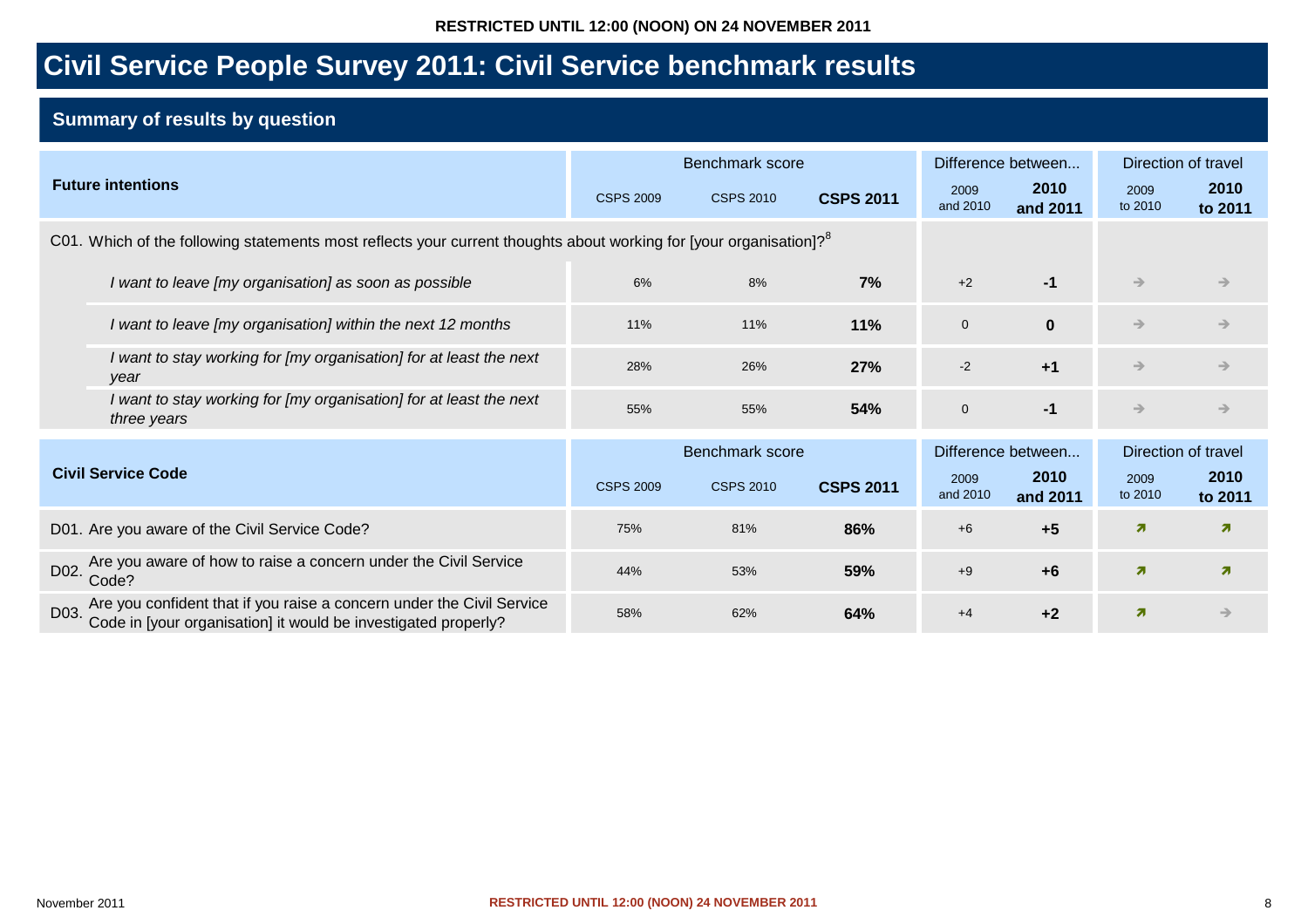|                                                                                                                                         | Benchmark score  |                  | Difference between | Direction of travel |                  |                 |                    |
|-----------------------------------------------------------------------------------------------------------------------------------------|------------------|------------------|--------------------|---------------------|------------------|-----------------|--------------------|
| <b>Discrimination</b>                                                                                                                   | <b>CSPS 2009</b> | <b>CSPS 2010</b> | <b>CSPS 2011</b>   | 2009<br>and 2010    | 2010<br>and 2011 | 2009<br>to 2010 | 2010<br>to 2011    |
| During the past 12 months have you personally experienced<br>E01.<br>discrimination at work?                                            | 10%              | 10%              | 10%                | $\mathbf 0$         | $\bf{0}$         | $\rightarrow$   | $\rightarrow$      |
| (Asked only of those that said "yes" to question E01, multiple selection allowed; % is proportion of those who said yes to E01)<br>E02. |                  |                  |                    |                     |                  |                 |                    |
| On which of the following grounds have you personally experienced discrimination at work in the past 12 months? <sup>9</sup>            |                  |                  |                    |                     |                  |                 |                    |
| Age                                                                                                                                     | 15%              | 12%              | 12%                | $-3$                | $\bf{0}$         | N               | $\rightarrow$      |
| Caring responsibilities <sup>10</sup>                                                                                                   | n/a              | 8%               | 8%                 | n/a                 | $\bf{0}$         |                 | $\rightarrow$      |
| <b>Disability</b>                                                                                                                       | 8%               | 7%               | 8%                 | $-1$                | $+1$             | $\rightarrow$   | $\rightarrow$      |
| Ethnic background                                                                                                                       | 7%               | 5%               | 5%                 | $-2$                | $\mathbf{0}$     | $\rightarrow$   | $\rightarrow$      |
| Gender                                                                                                                                  | 13%              | 11%              | 9%                 | $-2$                | $-2$             | $\rightarrow$   | $\rightarrow$      |
| Gender reassignment or perceived gender                                                                                                 | 0%               | 0%               | 0%                 | $\overline{0}$      | $\bf{0}$         | $\rightarrow$   | $\rightarrow$      |
| Grade, payband or responsibility level <sup>10</sup>                                                                                    | n/a              | 32%              | 35%                | n/a                 | $+3$             |                 | $\boldsymbol{\pi}$ |
| Main spoken/written language or language ability <sup>10</sup>                                                                          | n/a              | 4%               | 3%                 | n/a                 | -1               |                 | $\rightarrow$      |
| Religion or belief                                                                                                                      | 2%               | 2%               | 2%                 | $\mathbf{0}$        | $\bf{0}$         | $\rightarrow$   | $\rightarrow$      |
| Sexual orientation                                                                                                                      | 2%               | 2%               | 2%                 | $\mathbf 0$         | $\mathbf 0$      | $\rightarrow$   | $\rightarrow$      |
| Social or educational background <sup>10</sup>                                                                                          | n/a              | 5%               | 5%                 | n/a                 | $\mathbf{0}$     |                 | $\rightarrow$      |
| Working location <sup>10</sup>                                                                                                          | n/a              | 11%              | 12%                | n/a                 | $+1$             |                 | $\rightarrow$      |
| Working pattern <sup>10</sup>                                                                                                           | n/a              | 23%              | 22%                | n/a                 | $-1$             |                 | $\rightarrow$      |
| Any other grounds <sup>10</sup>                                                                                                         | 73%              | 30%              | 28%                | $-43$               | $-2$             |                 | $\rightarrow$      |
| Prefer not to say $10$                                                                                                                  | n/a              | 11%              | 11%                | n/a                 | $\bf{0}$         |                 | $\rightarrow$      |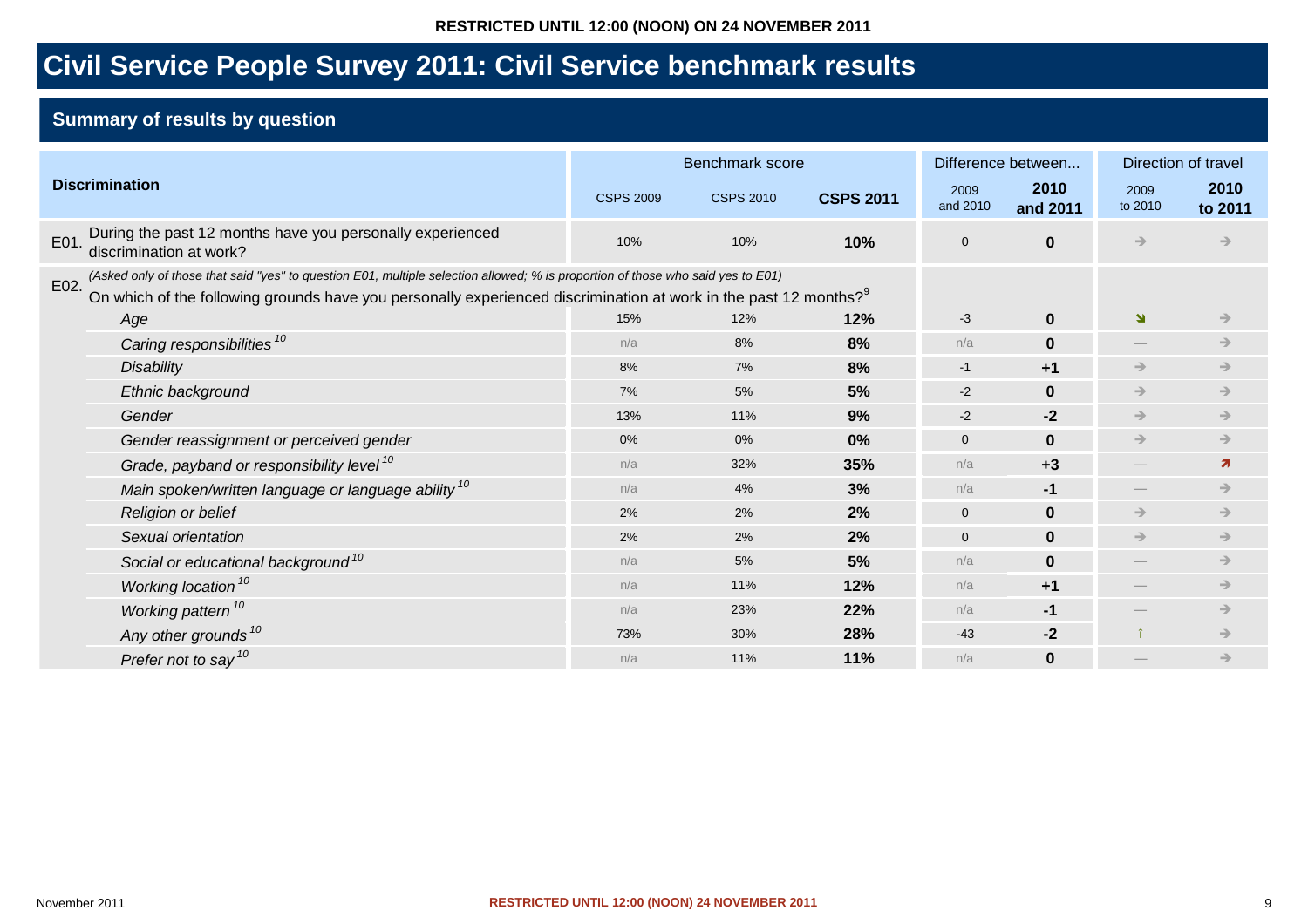|                                                                                                                                                                                                                            | Benchmark score                                          | Difference between |                  | Direction of travel |                 |                 |               |
|----------------------------------------------------------------------------------------------------------------------------------------------------------------------------------------------------------------------------|----------------------------------------------------------|--------------------|------------------|---------------------|-----------------|-----------------|---------------|
| <b>Bullying and harassment</b>                                                                                                                                                                                             | <b>CSPS 2010</b><br><b>CSPS 2009</b><br><b>CSPS 2011</b> |                    | 2009<br>and 2010 | 2010<br>and 2011    | 2009<br>to 2010 | 2010<br>to 2011 |               |
| During the past 12 months have you personally experienced bullying<br>E03.<br>or harassment at work?                                                                                                                       | 10%                                                      | 10%                | 9%               | $\mathbf 0$         | -1              | $\rightarrow$   | →             |
| (Asked only of those that said "yes" to question E03, multiple selection allowed; % is proportion of those who said yes to E03)<br>E04.<br>Who were you bullied or harassed by at work in the past 12 months? <sup>9</sup> |                                                          |                    |                  |                     |                 |                 |               |
| A colleague                                                                                                                                                                                                                | 26%                                                      | 28%                | 29%              | $+2$                | $+1$            | $\rightarrow$   | $\rightarrow$ |
| Your manager                                                                                                                                                                                                               | 31%                                                      | 28%                | 28%              | $-3$                | $\bf{0}$        | Ľ               | $\rightarrow$ |
| Another manager in your part of [your organisation]                                                                                                                                                                        | 24%                                                      | 23%                | 23%              | $-1$                | $\mathbf{0}$    | $\rightarrow$   | $\rightarrow$ |
| Someone you manage                                                                                                                                                                                                         | 4%                                                       | 4%                 | 4%               | $\overline{0}$      | $\bf{0}$        | $\rightarrow$   | $\rightarrow$ |
| Someone who works for another part of [your organisation]                                                                                                                                                                  | 11%                                                      | 12%                | 11%              | $+1$                | $-1$            | $\rightarrow$   | $\rightarrow$ |
| A member of the public                                                                                                                                                                                                     | 2%                                                       | 2%                 | 2%               | $\overline{0}$      | $\mathbf{0}$    | $\rightarrow$   | $\rightarrow$ |
| Someone else                                                                                                                                                                                                               | 3%                                                       | 3%                 | 3%               | $\Omega$            | $\mathbf{0}$    | $\rightarrow$   | $\rightarrow$ |
| Prefer not to say                                                                                                                                                                                                          | 14%                                                      | 16%                | 17%              | $+2$                | $+1$            | →               |               |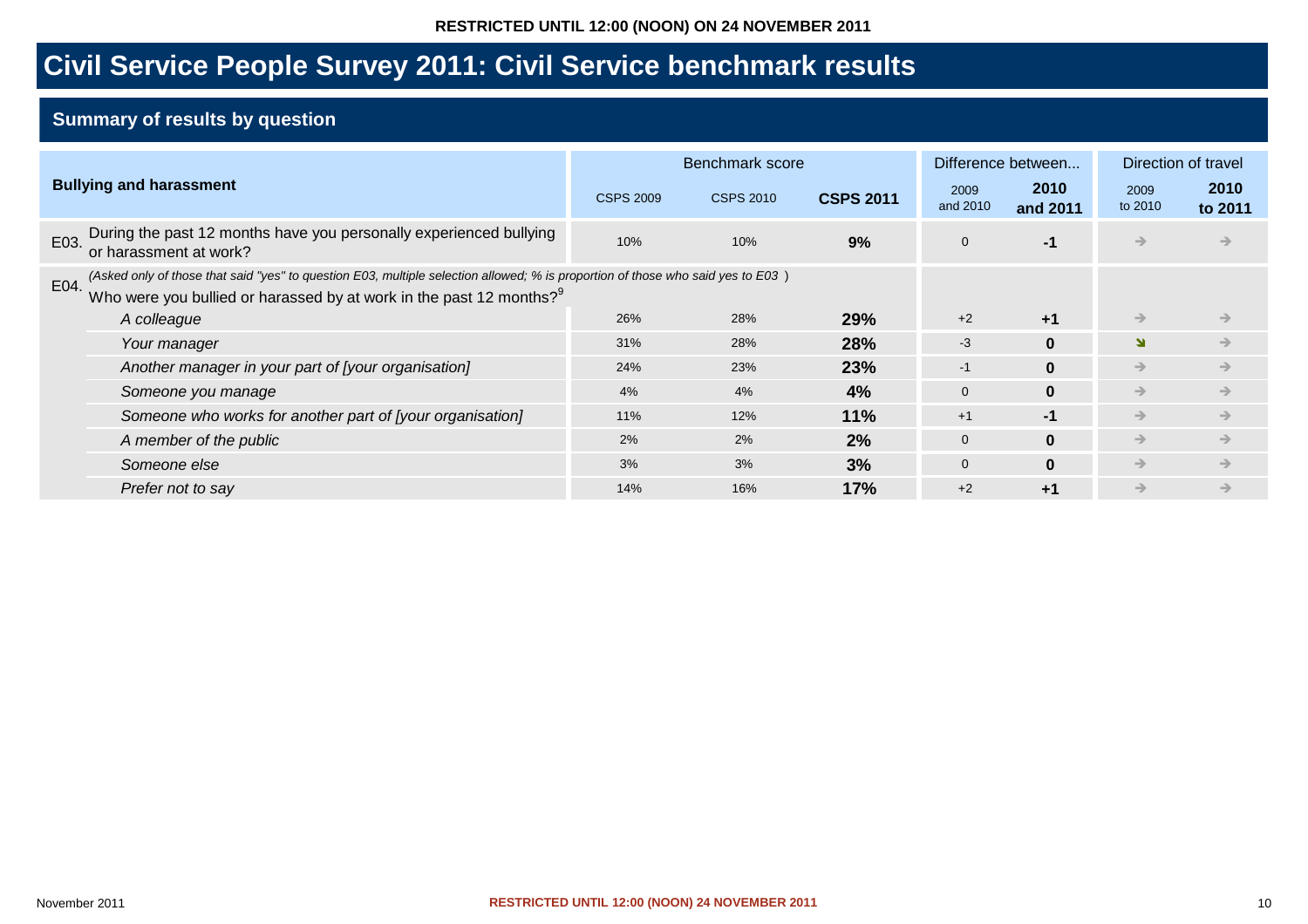#### **Footnotes**

1

4

5

The result for a theme is calculated as the percentage of "strongly agree" or "agree" responses to all the questions belonging to that theme. For each theme, the benchmark is the median (midpoint) of the organisations that participated in that year's Civil Service People Survey, the following pages list the organisations that participated in 2009, 2010 and 2011.

2 The difference is calculated as the later year's benchmark score minus the preceeding year's benchmark score. The differences presented in this report are calculated on the rounded figures for CSPS 2009, 2010 and 2011 published in this report.

The direction of travel is a qualitative asssement of the differences presented in the report as it is not possible to test whether the difference between the benchmark scores are statistically significant. Themes or questions where the difference is less than three are not considered to have changed since the preceeding year which is indicated by

3 a stationary arrow, decreases of three or more percentage points are shown as a red arrow and increases of three percentage points are shown as green units. For questions F01-F04 the colour coding of the arrows is reversed with decreases of three or more percentage points shown by a green arrow and increases of three or more percentage points shown as a red arrow.

The employee engagement index is calculated as a weighted average of the response to the five employee engagement questions and ranges from 0 to 100. An index score of 0 indicates all respondents strongly disagree to all five engagement questions and a score of 100 represents all respondents strongly agree to all five engagement questions. The benchmark is the median (midpoint) engagement index of the organisations that participated in that year's Civil Service People Survey.

The result for a question are calculated as the percentage of respondents who answered "strongly agree" or "agree" to the statement. For each theme, the benchmark is the median (midpoint) of the organisations that participated in that year's Civil Service People Survey, the following pages list the organisations that participated in 2009,

2010 and 2011. For questions D01-D03, E01 and E03 then benchmark is calculated as the percentage of respondents who answered "yes".

6 Phrases in square brackets (e.g. [my organisation]) are used in the core questionnaire to indicate where participating organisations use the relevant local terms (e.g.' the Cabinet Office' in place of [my/your organisation] or 'Senior Civil Servants' in place of [senior managers].

- 7 Question B57 was added to the core questionnaire for CSPS 2011 and therefore has no data for CSPS 2009 or CSPS 2010.
- 8 Question D01 has four response options and respondents can only select one of the four options. The benchmark is the median (midpoint) proportion of responses to each option.

9 The scores for questions F02 and F04 are presented as the proportion of responses to that category. Note that these proportions are of those who responded "yes" to questions F01 and F03 respectively, as the question was multiple selection these proportions may sum to more than 100% and the proportions for individual categories cannot be combined (for example to provide the figures for those who were bullied by either a colleague or their manager). Categories with less than 10 respondents (including 0 responses) are supressed to protect respondent confidentiality.

10 In CSPS 2010 an additional seven response options were added to question F02, therefore there is no data for these categories for 2009, the addition of these categories also means that the results for "Any other grounds" cannot be compared between 2009 and 2010.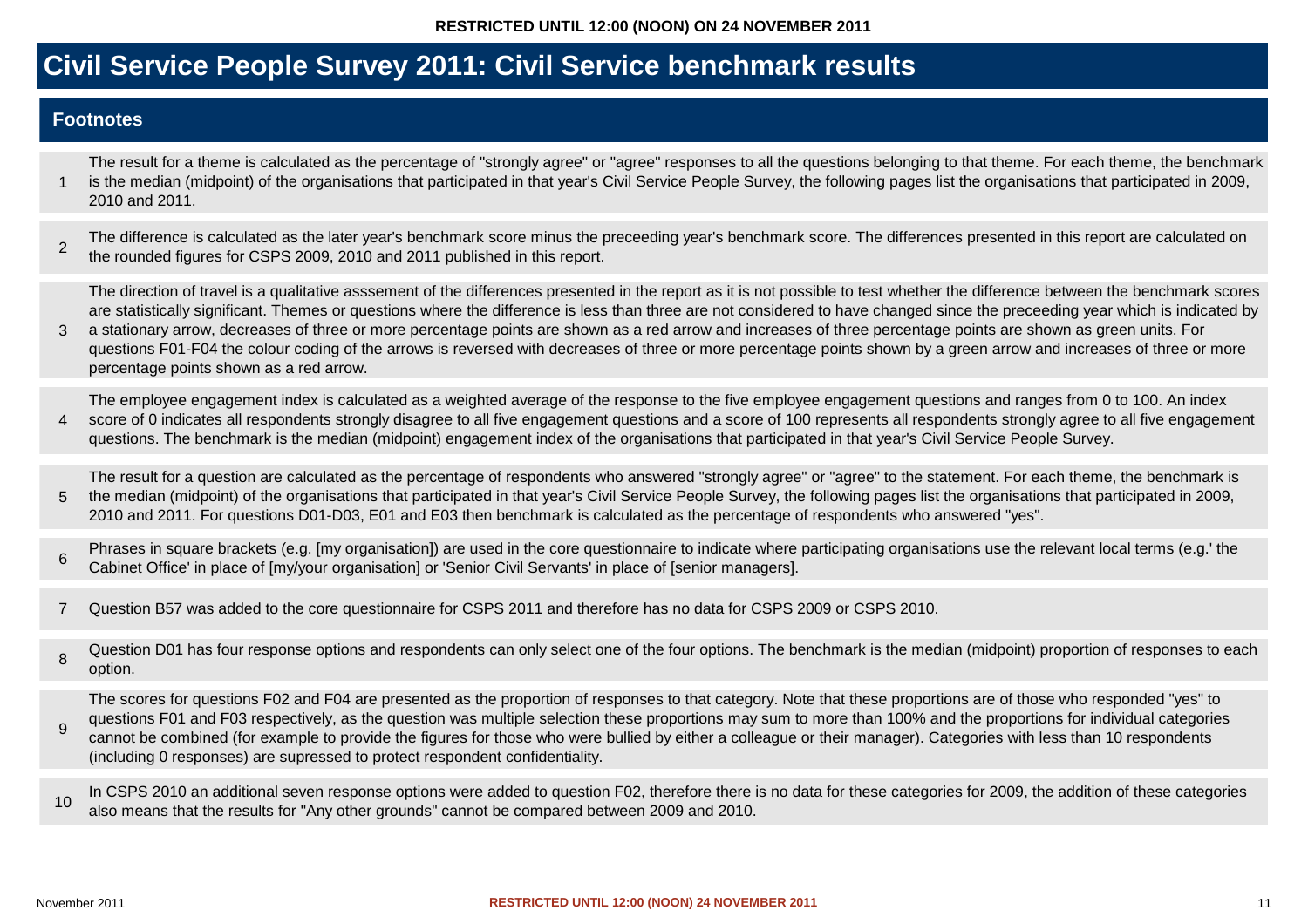### **Participating organisations**

| Organisation                                        | 2009       | 2010 |           | 2011 Notes                                                                                                                                                            |
|-----------------------------------------------------|------------|------|-----------|-----------------------------------------------------------------------------------------------------------------------------------------------------------------------|
| Acas                                                | Yes        | Yes  | Yes       |                                                                                                                                                                       |
| Accountant in Bankruptcy                            | Yes        | Yes  | Yes       |                                                                                                                                                                       |
| <b>Animal Health</b>                                | Yes        | Yes  | No        | Merged with Veterinary Laboratories Agency in<br>2011                                                                                                                 |
| Animal Health and Veterinary Laboratory Agency      | Yes        | Yes  | Yes       | Formed from merger of Animal Health and the<br>Veterinary Laboratories Agency                                                                                         |
| <b>Attorney General's Office</b>                    | Yes        | Yes  | Yes       |                                                                                                                                                                       |
| <b>Cabinet Office</b>                               | Yes        | Yes  | Yes       |                                                                                                                                                                       |
| Central Office of Information                       | Yes        | Yes  | <b>No</b> | Closing in 2012                                                                                                                                                       |
| Centre for Environment, Fisheries and               | Yes        | Yes  | Yes       |                                                                                                                                                                       |
| <b>Charity Commission</b>                           | <b>No</b>  | Yes  | Yes       |                                                                                                                                                                       |
| <b>Child Maintenance and Enforcement Commission</b> | <b>Yes</b> | Yes  | Yes       | In 2009 and 2010 the Commission Executive,<br><b>CMEC Corporate Services and ex-Child Support</b><br>Agency parts of CMEC were surveyed as<br>separate organisations. |
| <b>Companies House</b>                              | Yes        | Yes  | Yes       |                                                                                                                                                                       |
| <b>Criminal Injuries Compensation Authority</b>     | Yes        | Yes  | Yes       |                                                                                                                                                                       |
| <b>Criminal Records Bureau</b>                      | Yes        | Yes  | Yes       |                                                                                                                                                                       |
| Crown Office and Procurator Fiscal Service          | Yes        | Yes  | Yes       |                                                                                                                                                                       |
| <b>Crown Prosecution Service</b>                    | Yes        | Yes  | Yes       |                                                                                                                                                                       |
| <b>Defence Support Group</b>                        | <b>No</b>  | Yes  | Yes       |                                                                                                                                                                       |
| Department for Business, Innovation and Skills      | Yes        | Yes  | Yes       |                                                                                                                                                                       |
| Department for Communities and Local                | Yes        | Yes  | Yes       |                                                                                                                                                                       |
| Department for Culture, Media and Sport             | Yes        | Yes  | Yes       |                                                                                                                                                                       |
| Department for Education                            | Yes        | Yes  | Yes       | As the Department for Children, Schools and<br>Families in 2009                                                                                                       |
| Department for Environment, Food and Rural          | Yes        | Yes  | Yes       |                                                                                                                                                                       |
| Department for International Development            | Yes        | Yes  | Yes       |                                                                                                                                                                       |
| <b>Department for Transport</b>                     | Yes        | Yes  | Yes       |                                                                                                                                                                       |
| Department for Work and Pensions                    | Yes        | Yes  | Yes       | Includes Jobcentre Plus and the Pensions,<br><b>Disability and Carers Service</b>                                                                                     |
| Department of Energy and Climate Change             | Yes        | Yes  | Yes       |                                                                                                                                                                       |
| Department of Health                                | Yes        | Yes  | Yes       |                                                                                                                                                                       |
| <b>Disclosure Scotland</b>                          | Yes        | Yes  | Yes       |                                                                                                                                                                       |
| Driver and Vehicle Licensing Agency                 | Yes        | Yes  | Yes       |                                                                                                                                                                       |
| <b>Driving Standards Agency</b>                     | Yes        | Yes  | Yes       |                                                                                                                                                                       |
| <b>Dstl</b>                                         | No         | Yes  | Yes       |                                                                                                                                                                       |
| <b>Education Scotland</b>                           | Yes        | Yes  | Yes       | As HM Inspectorate for Eduction in 2009 and<br>2010                                                                                                                   |
| Estyn                                               | <b>No</b>  | Yes  | Yes       |                                                                                                                                                                       |
| <b>Export Credit Guarantee Department</b>           | Yes        | Yes  | Yes       |                                                                                                                                                                       |
| <b>FCO Services</b>                                 | Yes        | Yes  | Yes       |                                                                                                                                                                       |
| <b>Fire Service College</b>                         | Yes        | Yes  | Yes       |                                                                                                                                                                       |
| Food and Environment Research Agency                | Yes        | Yes  | Yes       |                                                                                                                                                                       |
| <b>Food Standards Agency</b>                        | Yes        | Yes  | Yes       |                                                                                                                                                                       |
| Foreign and Commonwealth Office                     | Yes        | Yes  | Yes       |                                                                                                                                                                       |
| General Register Office for Scotland                | Yes        | Yes  | <b>No</b> | Merged with National Archive of Scotland in 2011<br>to form National Records Scotland                                                                                 |
| Government Actuary's Department                     | Yes        | Yes  | Yes       |                                                                                                                                                                       |
| Government Car and Despatch Agency                  | Yes        | Yes  | Yes       |                                                                                                                                                                       |
| <b>Government Equalities Office</b>                 | Yes        | Yes  | <b>No</b> | Became a directorate of the Home Office in 2011                                                                                                                       |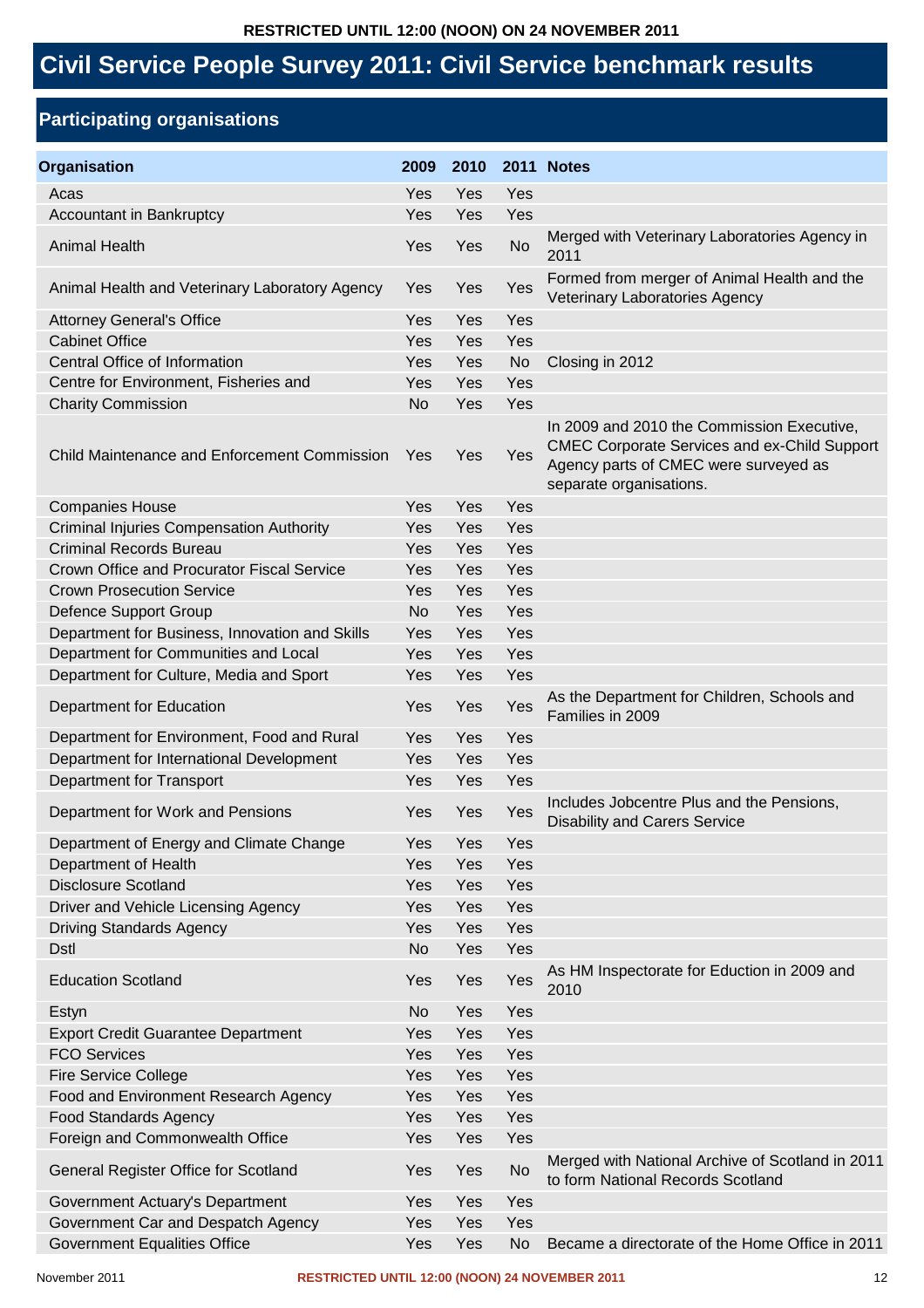### **Participating organisations**

| Organisation                                 | 2009      | 2010      |           | 2011 Notes                                                                                                              |
|----------------------------------------------|-----------|-----------|-----------|-------------------------------------------------------------------------------------------------------------------------|
| <b>Government Office Network</b>             | Yes       | Yes       | <b>No</b> | Closed in 2011                                                                                                          |
| <b>Government Procurement Service</b>        | Yes       | Yes       | Yes       | As Buying Solutions in 2009 and 2010                                                                                    |
| <b>Health and Safety Executive</b>           | Yes       | Yes       | Yes       |                                                                                                                         |
| <b>Highways Agency</b>                       | Yes       | Yes       | Yes       |                                                                                                                         |
| <b>Historic Scotland</b>                     | Yes       | Yes       | Yes       |                                                                                                                         |
| <b>HM Courts and Tribunals Service</b>       | No        | No        | Yes       | Formed from merger of HM Courts Service and<br><b>Tribunals Service</b>                                                 |
| <b>HM Courts Service</b>                     | Yes       | Yes       | No        | Merged with Tribunals Service in 2011                                                                                   |
| <b>HM CPS Inspectorate</b>                   | Yes       | Yes       | Yes       |                                                                                                                         |
| <b>HM Revenue &amp; Customs</b>              | Yes       | Yes       | Yes       |                                                                                                                         |
| <b>HM Treasury</b>                           | Yes       | Yes       | Yes       |                                                                                                                         |
| Home Office                                  | Yes       | Yes       | Yes       |                                                                                                                         |
| Identity and Passport Service                | Yes       | Yes       | Yes       |                                                                                                                         |
| <b>Insolvency Service</b>                    | Yes       | Yes       | Yes       |                                                                                                                         |
| <b>Intellectual Property Office</b>          | Yes       | Yes       | Yes       |                                                                                                                         |
| <b>Land Registy</b>                          | Yes       | Yes       | Yes       |                                                                                                                         |
| <b>Legal Services Commission</b>             | <b>No</b> | <b>No</b> | Yes       |                                                                                                                         |
| Maritime and Coastguard Agency               | Yes       | Yes       | Yes       |                                                                                                                         |
| Meat Hygiene Service                         | Yes       | <b>No</b> | <b>No</b> | Merged into the Food Standards Agency in 2010                                                                           |
| Medicines and Healthcare Products Regulatory | Yes       | Yes       | Yes       |                                                                                                                         |
| Met Office                                   | Yes       | Yes       | Yes       |                                                                                                                         |
| Ministry of Defence                          | Yes       | Yes       | Yes       |                                                                                                                         |
| Ministry of Justice                          | Yes       | Yes       | Yes       |                                                                                                                         |
| Ministry of Justice - Arms Length Bodies     | Yes       | Yes       | Yes       | In 2009 surveyed as part of the Ministry of<br>Justice HQ survey                                                        |
| National Archive of Scotland                 | Yes       | Yes       | No        | Merged with General Register Office for Scotland<br>in 2011 to form National Records Scotland                           |
| <b>National Measurement Office</b>           | Yes       | Yes       | Yes       |                                                                                                                         |
| National Offender Management Service         | Yes       | Yes       | Yes       |                                                                                                                         |
| National Records of Scotland                 | No        | No        | Yes       | Formed from merger of General Register Office<br>for Scotland and National Archive of Scotland                          |
| National Savings and Investment              | Yes       | Yes       | Yes       |                                                                                                                         |
| National School of Government                | Yes       | Yes       | <b>No</b> | Closing in 2012, remaining staff were included as<br>part of the 2011 Cabinet Office survey.                            |
| Northern Ireland Office                      | <b>No</b> | <b>No</b> | Yes       | In 2011 the Northern Ireland Office, the Scotland<br>Office and the Wales Office were surveyed as<br>one organisation   |
| <b>Office for National Statistics</b>        | Yes       | Yes       | Yes       | In 2009 and 2010 the Office for National<br>Statistics and UK Statistics Authority were<br>surveyed as one organisation |
| Office of Fair Trading                       | Yes       | Yes       | Yes       |                                                                                                                         |
| Office of Gas and Electricity Markets        | <b>No</b> | <b>No</b> | Yes       |                                                                                                                         |
| Office of Government Commerce                | Yes       | Yes       | No        | Merged into the Cabinet Office in 2010                                                                                  |
| Office of Qualifications and Examinations    | <b>No</b> | <b>No</b> | Yes       |                                                                                                                         |
| Office of Rail Regulation                    | Yes       | Yes       | Yes       |                                                                                                                         |
| Office of the Public Guardian                | Yes       | Yes       | Yes       |                                                                                                                         |
| Office of the Scottish Charity Regulator     | Yes       | Yes       | Yes       |                                                                                                                         |
| Ofsted                                       | <b>No</b> | Yes       | Yes       |                                                                                                                         |
| <b>Ordnance Survey</b>                       | Yes       | Yes       | Yes       |                                                                                                                         |
| Planning Inspectorate                        | Yes       | Yes       | Yes       |                                                                                                                         |
| <b>Registers of Scotland</b>                 | Yes       | Yes       | Yes       |                                                                                                                         |